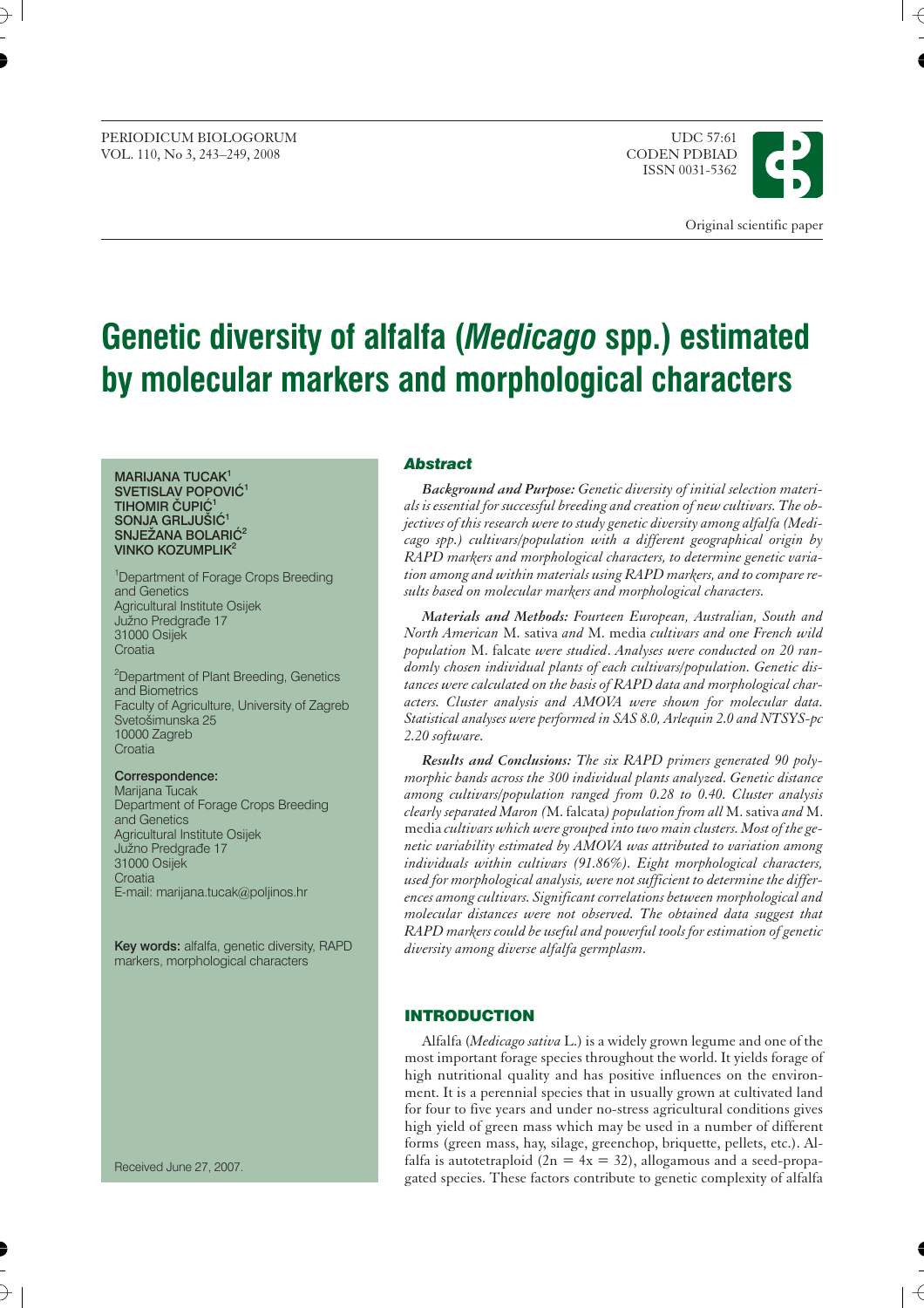at both individual and population levels *(1)*. The most frequent breeding methods applied to alfalfa involve different forms of mass selection, phenotypic recurrent selection and development of synthetic populations. Information about germplasm diversity and relationships among elite breeding materials is of fundamental importance in plant breeding *(2)*. This is epecially true for species like alfalfa which suffers severe inbreeding depression. Genetic diversity of initial selection materials is essential for successful breeding and creation of new cultivars. For the estimates of genetic diversity, different criteria, as morphological, agronomic and physiological characters, pedigree records, molecular markers or a combination of criteria are used.

Molecular markers, unlike from traditional phenotypic markers, detect variability and differences among and within cultivars directly at the DNA level. As they are independent of environmental factors, they enable a more precise determination of genetic relatedness. Different molecular marker types have been used to assess genetic diversity in alfalfa: restriction fragment length polymorphism (RFLP) *(3, 4)*, random amplified polymorphic DNA (RAPD) *(5–7)*, simple sequence repeat (SSR) *(8)*, sequence related amplified polymorphisms (SRAP) *(9)*, and amplified fragment length polymorphism (AFLP) *(10)*. Since no previous knowledge about genome is required, RAPD genetic markers allow a rapid analysis of the polymorphism in many individuals. They have been used widely in analyses of genetic structure of alfalfa and of numerous other forage crops such as red clover *(11, 12)*, white clover *(13)*, perennial ryegrass *(14, 15)*, and *Dactylis glomerata (16)*.

Erosion of diversity in most of the cultivated species emphasizes the need to collect and investigate new germplasm as genetic resources for future breeding programs. Alfalfa is distributed worldwide and grown in highly contrasting environments. This extensive geographical adaptation promotes genetic variation and gives us the opportunity to use diverse gene pools. The aims of this research were to study genetic diversity among alfalfa cultivars/population with different geographical origin by RAPD markers and morphological characters, to determine genetic variation among and within cultivars using RAPD markers, and to compare results based on molecular markers and morphological characters.

#### **MATERIAL AND METHODS**

# **Plant material, experimental set up and DNA preparation**

Fourteen cultivars and one population of *Medicago* spp*.* with different geographical origin were studied. *Medicago sativa* L. cultivars included European, Australian, South and North American cultivars. European cultivars included two Croatian cultivars (Vuka and OS-93 created at Osijek Agricultural Institute), two French cultivars (Magali and Europe, obtained from the INRA Unite de Genetique et Ammeliration des Plantes Fourrageres de Lusignan), one Italian cultivar, Classe, obtained from

Dr. Fabio Veronesi (Istituto di Miglioramento Genetico Vegetale, Perugia), and two Swedish cultivars (Sverre and Pondus, obtained from the Nordic Gene Bank and Svalof Weibull). Two Australian cultivars, Genesis and Prime, were obtained from the South Australian *Medicago* Genetic Resource Centre, SARDI, Waite Campus, Urrbrae, Australia. South American cultivars Barbara and Victoria were obtained from Dr. Daniel Basigalup (INTA Estacion Experimental Agropecuaria Manfredi, Argentina). Two North American cultivars Blazer XL and Magnum V-Wet were provided by Dr. Dan Undersander (University of Wisconsin, Madison, USA). *Medicago falcata* L. species included one French wild population, Maron provided by Dr. Julier Bernadette (INRA, Lusignan). Polish cultivar, Radius (*Medicago media* L.), was obtained from the IHAR National Centre for Plant Genetic Resources at Radzikow. A seed of the 15 alfalfa cultivars/population for subsequent field trial was sown in peat pellets (Jiffy pots no. 7, Jiffy Products Ltd, Norway) and maintained in the glasshouse up to the development of four to five leaves per each plant (mid April 2004). Plants were transplanted to the field at location Osijek (lat 45°32'N, long 18°44'E, altitude 90 m). Experimental design was a randomized complete block with three replications. Each experimental plot  $(1 \times 5.5 \text{ m})$  included 36 spaced plants  $(0.50 \times 0.50 \text{ m})$  of each cultivar/population. For RAPD analyses, 20 randomly chosen individual plants of each cultivar/population were selected. Young, healthy and clean trifoliate leaves were harvested from each plant and preserved at  $-80^{\circ}$ C up to lyophilization. Genomic DNA of 300 individuals in total was isolated by ABI PRISMTM 6100 Nucleic Acid Prep-Station (Applied Biosystems, Fostert City, California, USA) complying with the Protocol for isolation of DNA from plant tissue – Quick reference card. The presence of genomic DNA with high molecular weight was verified using 1% agarose gel in 1x TBE buffer. DNA was diluted to the concentration of 2 ng DNA/µl and used for RAPD-PCR amplification.

# **RAPD analyses**

PCR reactions were performed in total volumes of 25  $\mu$ l under final conditions of 1x PCR reaction buffer (10 mM Tris-HCl pH 8.3; 50 mM KCl),  $1.5$  mM MgCl<sub>2</sub>, 0.2 mM dNTPs, 1 unit of *Taq* DNA polymerase (Applied Biosystems), 0.3 µM primer (Invitrogen, Carlsbad, California, USA) and 20 ng of genomic DNA. Reactions were performed in GeneAmp 9700 thermocycler (Applied Biosystems). The cycling regime was 92 °C for 1 min, 36 °C for 1 min and 72 °C for 2 min over 42 cycles. A final extension step at 72 °C for 6 min was performed after 42 cycles. In order to test amplification profiles for polymorphism, readability and reproducibility, an initial screening of 36 RAPD decamer primers was performed using five individual plants of the cultivars Prime, Magnum V-Wet and Maron population. Six primers were selected for analysis after screening (Table 1). DNA products were separated by electrophoresis on 1.5% agarose gels that contained SYBR Safe (Invitrogen) DNA gel

 $\overline{\epsilon}$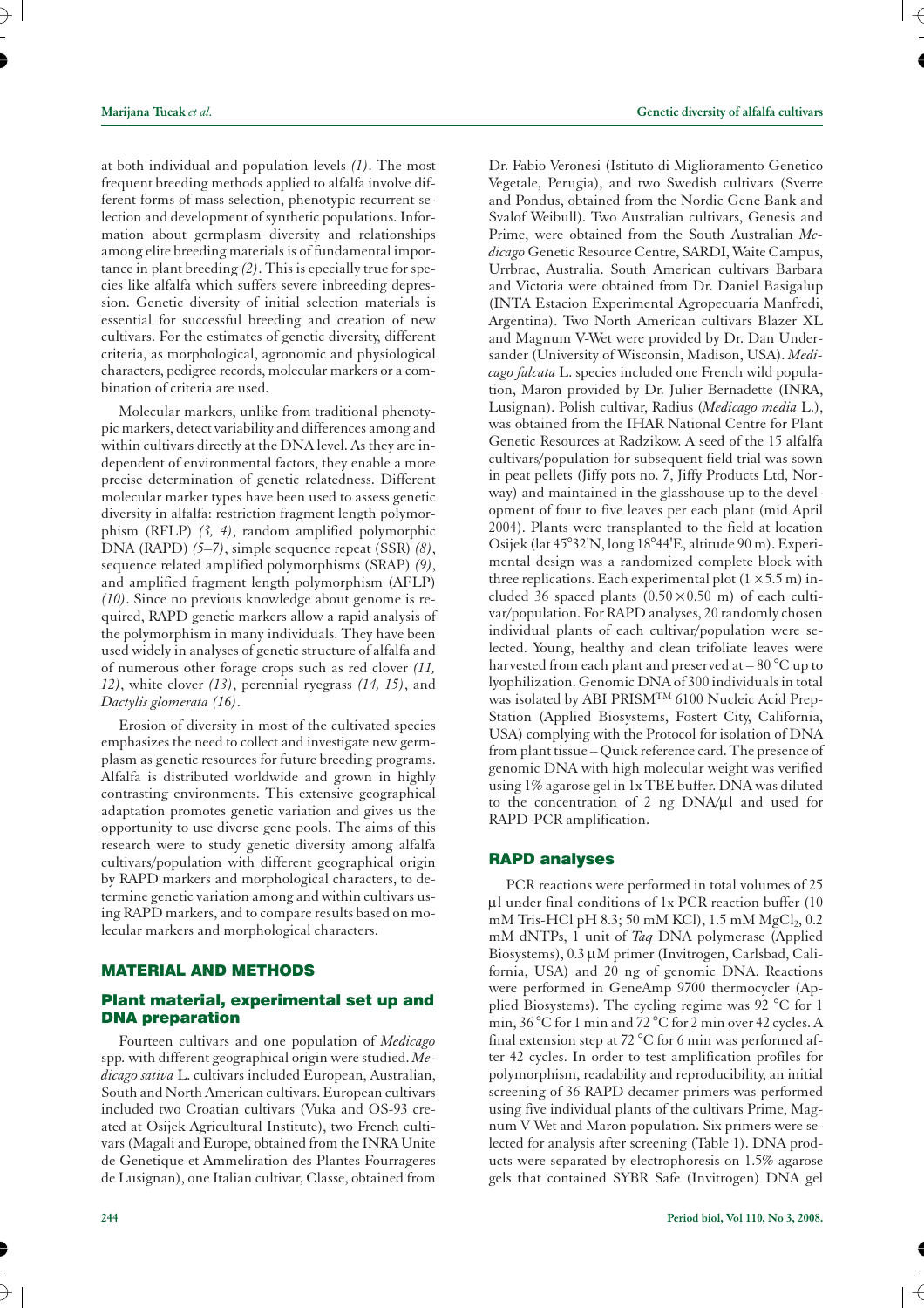#### **TABLE 1**

Nucleotide sequence of the primers used in RAPD analysis, total number of bands per primer and the number of polymorphic bands per primer.

| Primer             | Sequence $(5' \rightarrow 3')$ | Total number<br>of RAPD<br>bands | Number of<br>polymorphic<br>bands |
|--------------------|--------------------------------|----------------------------------|-----------------------------------|
| RAPD <sub>1</sub>  | CGTCTGCCCG                     | 16                               | 14                                |
| RAPD <sub>4</sub>  | CTGGCGGCTG                     | 22                               | 19                                |
| RAPD <sub>8</sub>  | <b>GTGCGTCCTC</b>              | 16                               | 15                                |
| RAPD <sub>11</sub> | CAAACGGCAC                     | 15                               | 14                                |
| RAPD $35$          | GGGCATCGGC                     | 18                               | 18                                |
| $D-36$             | <b>GTCCACACGG</b>              | 11                               | 10                                |
| Total              |                                | 98                               | 90                                |

stain for visualization. The gels were soaked in 1x TBE buffer at 120V for 3 h. Products were visualized by UV transilluminator and images were taken with a Kodak DC290 digital camera. Gel images were analyzed with Kodak 1D Image Analysis Software (version 3.6, Scientific Imaging Systems, Eastman Kodak Company, Rochester, N.Y.). 100 base pair (bp) DNA ladder (Amersham Biosciences, Piscataway, NJ, USA) was used as a standard.

## **Morphological characters**

Morphological characters were evaluated on 20 individual plants of each cultivar/population previously selected for RAPD analyses. Plants were described at the field combining Guidelines for the conduct of tests for distinctness, homogeneity and stability of lucerne *(17)* and Forage Legume Descriptors *(18)*. The following characters were evaluated: 1) growth habit was scored at the beginning of flowering on the scale from  $1 =$  erect to  $9 =$  prostrate, 2) plant color was determined three weeks after the first spring cut from  $3 =$  light green to  $7 =$  dark green, 4) height of the longest stem was measured from the first stem internodes to the top of inflorescence (cm), 5) regeneration was assessed within two weeks after the previous cut by individual measurements of the plant height (cm). The third leaf below the first inflorescence in early flower bud stage was scored for 6) shape from 3  $=$  elongated to  $7 =$  round,  $7$ ) length of central leaflet from  $1 = \text{very short to } 9 = \text{very long, and } 8)$  width of central leaflet from  $1 = \text{very narrow to } 9 = \text{very broad.}$ 

#### **Statistical analysis**

RAPD bands within the range of 200-2300 base pairs were scored for presence (1) or absence (0) and entered into a data matrix. Monomorphic bands were excluded from data analysis. To reduce estimation bias, amplified bands were tested according to Lynch and Milligan *(19)*. The RAPD binary matrix for 20 individuals of each cultivar/population was used to calculate modified Rogers distance (MRD) *(20)* as:

$$
d_{ij}^{RAPD} = \sqrt{\frac{\sum (Y_{ia} - Y_{ja})^2}{A}}
$$

where *Yia* and *Yja*denote the frequency of a band *a* in the cultivars *i* and *j*, respectively, and summation is over the bands ( $a = 1, 2, \dots, \overline{A}$ , with  $\overline{A} = 90$ ). In this case, MRD is proportional to the Euclidean distance based on band frequencies. MRD was calculated using SAS 8.0 software *(21)*. The distance matrix was used as input data for cluster analysis based on the unweighted pair-group method of arithmetic averages (UPGMA) with NTSYS-pc program ver. 2.20 *(22)*. The MRD matrix was used to produce an analysis of molecular variance (AMOVA) in order to estimate components of variance attributable to differences among and within cultivars *(23)*. AMOVA was performed using the Arlequin program ver. 2.0 *(24)*.

Data for morphological variables were standardized as  $Y_m = (x_m - m)/ s d_{xm}$  where  $x_m$  is the m-th morphological character before standardization ( $m = 1...M$ , with M  $= 8$ ),  $y_m$  standardized character,  $_m$  the mean of  $x_m$  and  $sd<sub>xm</sub>$  standard deviation of  $x<sub>m</sub>$ . The morphological distance between cultivar i and j were calculated as:

$$
d_{ij}^{~\;Morph}=\underbrace{\left[\sum_{m=1}^{M}(Y_{im}-Y_{jm})^2\right]^{1/2}}_{4M}
$$

where M is the number of morphological characters, and 4M the normalizing constant *(20)*. The UPGMA was made on the basis of a distance matrix.

The correspondence between pairs of matrices based on the morphological and molecular distances was tested with Mantel Z-statistic *(25)*. The procedure examines the matrix correspondence by taking matrices together and plotting one against the other, element by element. This test gives the product moment correlation r, and statistic Z in order to measure the degree of relation between two matrices. Significance of Z was assessed by comparing the observed Z value with a critical Z value obtained by calculating Z for 1 matrix with 1000 permuted variants of the second matrix. All calculations were performed by NTSYS-pc program ver. 2.20 *(22)*.

# **RESULTS**

Out of 36 primers tested, 30 primers (83.33%) gave amplification products. Six of them (20.00%) generated stable and reproducible bands. With these six primers, a total of 90 polymorphic bands for 300 individuals of 15 alfalfa cultivars/population were generated. The average number of polymorphic bands per primer was 15. The highest number of polymorphic bands (21.11% of total number of polymorphic bands) was achieved with primer RAPD 4 (Table 1).

As an example of amplification, PCR products of 20 individuals of Magnum V-Wet cultivar obtained with primer RAPD 35 are shown by Figure 1. The total num $\overline{\mathcal{A}}$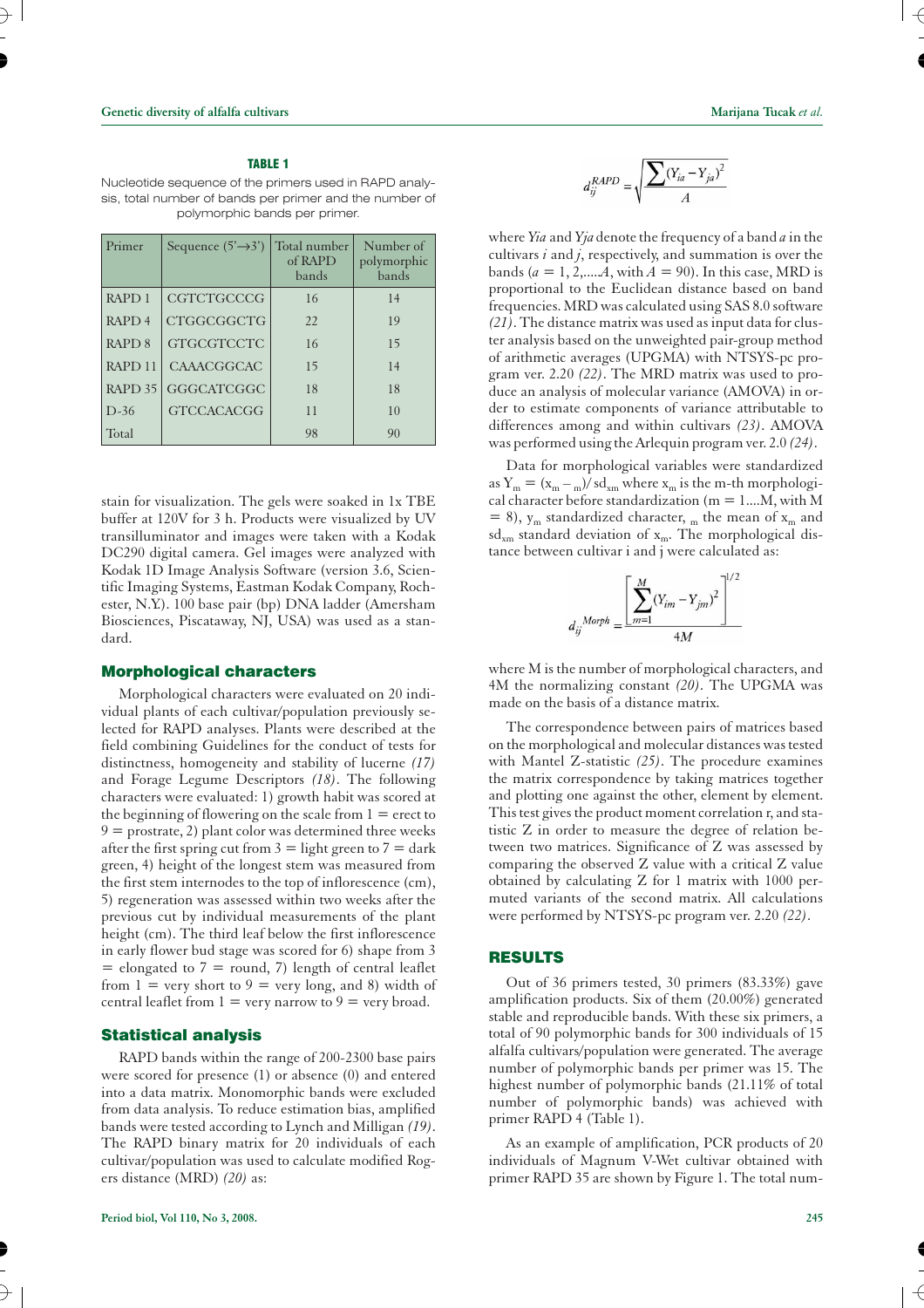

Figure 1. *RAPD patterns for 20 individuals of cultivar Magnum V-Wet generated by primer RAPD 35 (numbers indicate individual plants, M–molecular size (100-pair base DNA ladder, Amersham Biosciences).*

ber of polymorphic bands identified within each cultivar/population ranged from 52 in Maron population (83.87% of total band number) to 74 in Magnum V-Wet cultivar (90.24% of total band number), with an average of 63 bands (87.41% of total band number). Results are shown in Table 2. Specific bands were identified for Maron population (two bands: 1180 bp generated by primer RAPD 1 and 570 bp generated by primer RAPD 8) and Radius cultivar (one band: 1770 bp generated by primer RAPD 4). The band with size 850 bp generated by RAPD 4 was identified only in samples of Maron population (in 45% of all plants analyzed) and Radius cultivar (in 40% of all plants analyzed).

The French population Maron (*M. falcata*) was genetically distant from the other materials studied. Compared with *Medicago sativa* cultivars, an average genetic distance was 0.38. The smallest genetic distance was observed between Argentinian cultivar Victoria and French cultivar Europe (0.28), and the largest between population Maron and Argentinian cultivar Barbara (0.40) (Table 3). Genetic distance values were used to construct a dendrogram (Figure 2).

The French population Maron (*M. falcata*) was the most distant and clustered separately from the remaining *M. sativa* and *M. media* alfalfa cultivars, which were grouped into two main clusters. The first cluster included Australian cultivars Genesis and Prime, Swedish cultivar Pondus, Polish cultivar Radius and French cultivar Magali. The second cluster included Argentinian cultivar Barbara and two subclusters: (i) American cultivars Blazer XL and Magnum V-Wet and Swedish cultivar Sverre, and (ii) Croatian cultivars Vuka and OS-93, Italian cultivar Classe, Argentinian cultivar Victoria and French cultivar Europe. Most of the genetic variability estimated by AMOVA was attributed to variation among

# **TABLE 2**

The number and percentage of polymorphic RAPD bands observed in each cultivar/population using the six primers.

| Cultivar            | Number of<br>polymorphic<br>bands | Percentage of<br>polymorphic<br>bands $(\%)$ |
|---------------------|-----------------------------------|----------------------------------------------|
| <b>PONDUS</b>       | 63                                | 87.50                                        |
| <b>PRIME</b>        | 67                                | 89.33                                        |
| <b>GENESIS</b>      | 71                                | 89.87                                        |
| <b>MAGALI</b>       | 63                                | 86.30                                        |
| <b>MARON</b>        | 52                                | 83.87                                        |
| <b>RADIUS</b>       | 59                                | 85.50                                        |
| <b>BARBARA</b>      | 69                                | 86.25                                        |
| <b>VICTORIA</b>     | 63                                | 86.30                                        |
| <b>SVERRE</b>       | 64                                | 88.88                                        |
| <b>MAGNUM V-Wet</b> | 74                                | 90.24                                        |
| BLAZER XL           | 60                                | 89.55                                        |
| <b>EUROPE</b>       | 64                                | 88.88                                        |
| <b>CLASSE</b>       | 61                                | 85.91                                        |
| <b>VUKA</b>         | 61                                | 87.14                                        |
| OS-93               | 60                                | 85.71                                        |
| Average             | 63                                | 87.41                                        |

individuals within cultivars (91.86%), and only 8.14% was found between cultivars (Table 4).

The average distance among the investigated alfalfa cultivars/population based upon the morphological data matrix was 0.15 (Table 3). The smallest distance was observed between Australian cultivar Genesis and Argentinian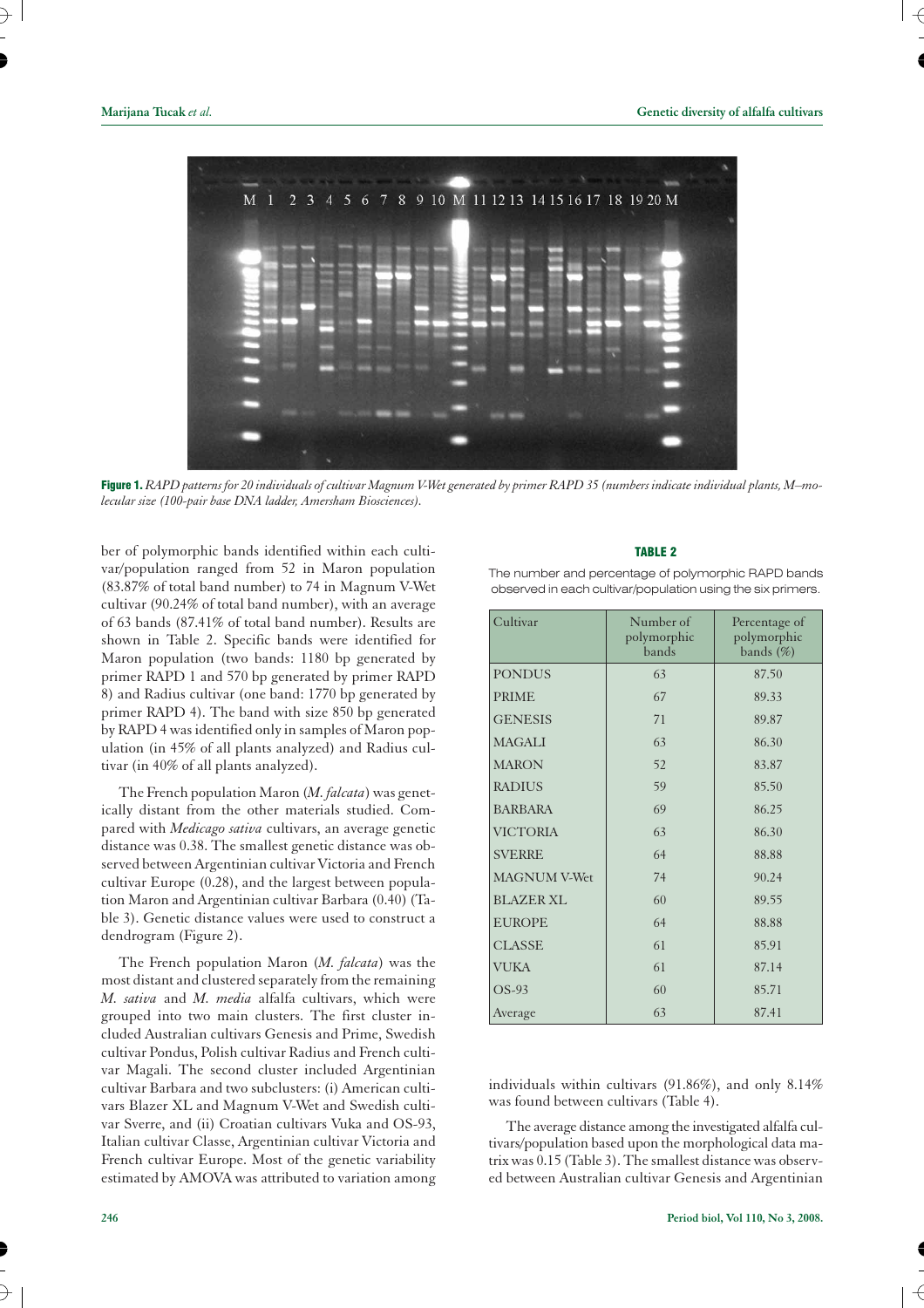

Figure 2. *Association among alfalfa cultivars revealed by cluster analysis (UPGMA) based on modified Rogers distance (MRD) calculated from 90 RAPD markers.*

cultivar Barbara (0.06), and the largest was (0.30) among Maron population (*M. falcata*) and *Medicago sativa* cultivars (Italian cultivar Classe, French cultivar Europe, Croatian cultivar OS-93 and Australian cultivar Prime). The cluster analysis based on morphological distances among the alfalfa cultivars/population (dendrogram not shown) revealed great differences between Maron population (*M. falcata*), which formed separate branch, and all 14 investigated alfalfa cultivars. Cultivars were not clustered by their geographical origin. The Mantel Z test statistics showed no significant correlation  $(r = 0.10)$  of matrices based on RAPD markers and morphological characters.

## **DISCUSSION**

Since only a wide genetic base gives the opportunity to select genotypes with a trait of interest, it is essential to understand the extent and distribution of genetic variation. This information is particularly important in alfalfa which is an allogamous and self-incompatible species susceptible to severe inbreeding depression. Decreased heterozygosity and heterogeneity of populations will decrease vigor and productivity.

Data on the genetic diversity of alfalfa cultivars/population with different geographical origin are presented in this study. Based on results of previous investigations on genetic relationships of allogamous forage crop species by RAPD markers *(12, 15, 26)*, 20 individuals were sampled per each cultivar/population. The six primers used in this study amplified 90 polymorphic bands across all alfalfa cultivars/population, with an average of 15 polymorphic bands per primer. This is in agreement with the number of RAPD bands used by Musial*et al. (7)*who analyzed genetic diversity within Australian alfalfa cultivars,

and slightly higher than the number of RAPD markers used to investigate white clover collection and cultivars *(13)* and *Dactylis glomerata* populations *(16)*. The proportion of polymorphic bands observed in Maron population was considerably lower in comparison with other investigated cultivars. This was probably a consequence of geographical isolation which limited the extent of gene flow from cultivated *Medicago* species. The diverse proportion of polymorphic bands observed across *M. sativa* cultivars was probably a reflection of differences in the amount and type of germplasm used to develop these cultivars. In addition, most of the investigated cultivars are synthetic populations and other factors, such as the number of parental plants included in their development or a number of selected plants or previous selection for a specific trait affected the level of polymorphism. RAPD-PCR analysis revealed two specific bands for the Maron population and one for the Radius cultivar. Results indicated that the applied primers may be used in the identification of these materials. Identification of band 850 bp (generated by primer RAPD 4) in plants of Maron population and Radius cultivar may by a explained by significant share of *falcata* genome in Radius cultivar (interspecies hybrid).

The Maron population (*M. falcata*) was the most distant from (Table 3) the other alfalfa cultivars analyzed. The dendrogram based on UPGMA cluster analysis also showed that the Maron population clustered separately from all the other alfalfa cultivars, which is congruent with the results of Musial *et al. (7)*, Segovia-Lerma *et al. (10)* and Maureira *et al*.*(4)*, who used molecular markers to study genetic diversity of *Medicago sativa* germplasm. The results indicated that Maron population is genetically divergent from the investigated alfalfa cultivars, and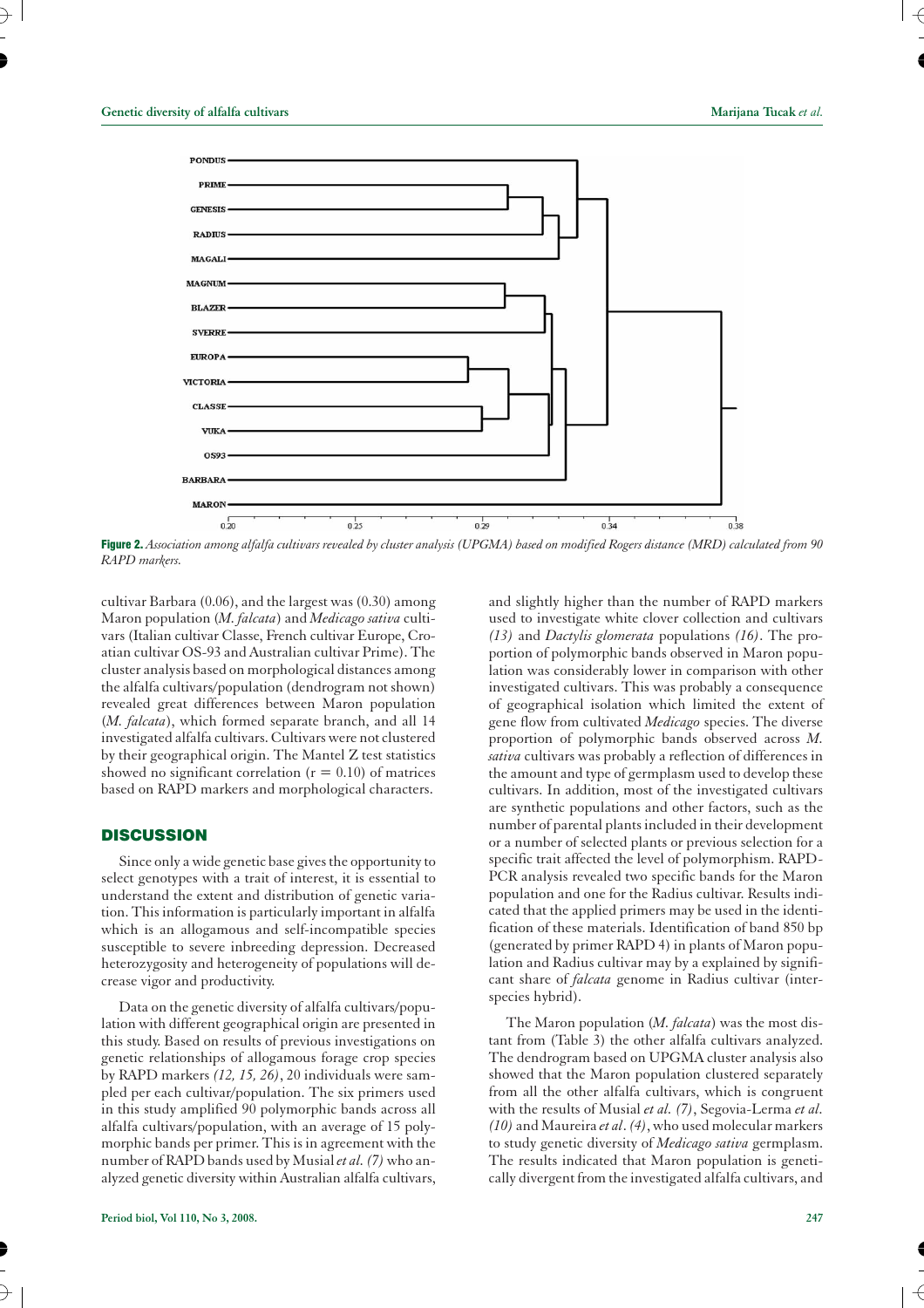$\overline{\mathcal{A}}$ 

| <b>TABLE 3</b>                                                                                                             |
|----------------------------------------------------------------------------------------------------------------------------|
| Genetic distances among alfalfa cultivars/population calculated by RAPD data (lower triangle) and morphological character- |
| istics (upper triangle) data.                                                                                              |

|                 | <b>BARBARA</b>           | <b>AZER</b><br>$_{\rm BI}$ | CLASSE   | <b>EUROPE</b> | <b>GENESIS</b>           | MAGALI                   | MAGNUM                   | <b>MARON</b> | OS93                     | <b>PONDUS</b>            | PRIME                    | RADIUS   | <b>SVERRE</b>            | VICTORIA                 | VUKA     |
|-----------------|--------------------------|----------------------------|----------|---------------|--------------------------|--------------------------|--------------------------|--------------|--------------------------|--------------------------|--------------------------|----------|--------------------------|--------------------------|----------|
| <b>BARBARA</b>  | $\overline{\phantom{0}}$ | 0.14                       | 0.12     | 0.16          | $0.06\,$                 | 0.14                     | 0.14                     | 0.28         | 0.17                     | 0.17                     | 0.12                     | 0.20     | 0.13                     | 0.13                     | 0.09     |
| <b>BLAZER</b>   | 0.32                     | $\overline{\phantom{m}}$   | 0.18     | 0.12          | 0.16                     | 0.16                     | 0.14                     | 0.26         | 0.09                     | 0.07                     | 0.14                     | 0.14     | 0.09                     | 0.10                     | 0.07     |
| <b>CLASSE</b>   | 0.33                     | 0.33                       | $\equiv$ | 0.18          | 0.14                     | 0.13                     | 0.16                     | 0.30         | 0.20                     | 0.23                     | 0.12                     | 0.21     | 0.18                     | 0.14                     | 0.15     |
| <b>EUROPE</b>   | 0.30                     | 0.29                       | 0.31     | $-$           | 0.19                     | 0.13                     | 0.15                     | 0.30         | 0.10                     | 0.14                     | 0.13                     | 0.15     | 0.12                     | 0.15                     | 0.13     |
| <b>GENESIS</b>  | 0.32                     | 0.32                       | 0.33     | 0.31          | $\overline{\phantom{a}}$ | 0.15                     | 0.13                     | 0.26         | 0.18                     | 0.17                     | 0.15                     | 0.20     | 0.13                     | 0.14                     | 0.11     |
| <b>MAGALI</b>   | 0.33                     | 0.36                       | 0.35     | 0.33          | 0.31                     | $\overline{\phantom{m}}$ | 0.14                     | 0.29         | 0.15                     | 0.18                     | 0.11                     | 0.16     | 0.14                     | 0.14                     | 0.15     |
| <b>MAGNUM</b>   | 0.30                     | 0.29                       | 0.33     | 0.29          | 0.32                     | 0.34                     | $\overline{\phantom{m}}$ | 0.29         | 0.14                     | 0.13                     | 0.16                     | 0.14     | 0.09                     | 0.12                     | 0.12     |
| <b>MARON</b>    | 0.40                     | 0.37                       | 0.38     | 0.37          | 0.38                     | 0.38                     | 0.38                     | $ \,$        | 0.30                     | 0.28                     | 0.30                     | 0.29     | 0.28                     | 0.27                     | 0.28     |
| OS93            | 0.34                     | 0.32                       | 0.30     | 0.32          | 0.33                     | 0.35                     | 0.32                     | 0.38         | $\overline{\phantom{0}}$ | 0.08                     | 0.14                     | 0.10     | 0.08                     | 0.14                     | 0.12     |
| <b>PONDUS</b>   | 0.33                     | 0.34                       | 0.32     | 0.33          | 0.31                     | 0.33                     | 0.34                     | 0.38         | 0.34                     | $\overline{\phantom{m}}$ | 0.17                     | 0.10     | 0.07                     | 0.11                     | $0.10\,$ |
| <b>PRIME</b>    | 0.34                     | 0.34                       | 0.33     | 0.32          | 0.29                     | 0.32                     | 0.33                     | 0.36         | 0.34                     | 0.32                     | $\overline{\phantom{m}}$ | 0.20     | 0.14                     | 0.15                     | 0.13     |
| <b>RADIUS</b>   | 0.34                     | 0.34                       | 0.34     | 0.33          | 0.31                     | 0.31                     | 0.35                     | 0.35         | 0.34                     | 0.33                     | 0.31                     | $\equiv$ | 0.10                     | 0.15                     | 0.16     |
| <b>SVERRE</b>   | 0.31                     | 0.31                       | 0.33     | 0.30          | 0.34                     | 0.34                     | 0.31                     | 0.38         | 0.31                     | 0.33                     | 0.34                     | 0.35     | $\overline{\phantom{m}}$ | 0.11                     | 0.08     |
| <b>VICTORIA</b> | 0.30                     | 0.30                       | 0.30     | 0.28          | 0.32                     | 0.34                     | 0.30                     | 0.37         | 0.32                     | 0.35                     | 0.32                     | 0.32     | 0.30                     | $\overline{\phantom{a}}$ | 0.09     |
| <b>VUKA</b>     | 0.33                     | 0.31                       | 0.29     | 0.29          | 0.33                     | 0.34                     | 0.32                     | 0.38         | 0.30                     | 0.34                     | 0.33                     | 0.32     | 0.31                     | 0.29                     |          |

therefore a potential source of novel, favorable alleles that could be used to improve alfalfa cultivars. Kidwell *et al. (27)* also reported significant positive correlations between genetic diversity of parental alfalfa genotypes and the forage yield of their single-cross progenies. Most European *M*. *sativa* cultivars (with exception of Pondus and Magali) clustered together, which suggests that they have common genetic background. The clustering of USA cultivars Blazer XL and Magnum V-Wet with European cultivars could be explained by common ancestry (Flemish – type germplasm used to develop these cultivars – The North American Alfalfa Improvement Conference, http://www.naaic.org/). Probably from the same reason, Argentinian cultivars Barbara and Victoria (pedigree data known) were clustered in the same group. The cluster analysis showed that the Australian cultivars Genesis and Prime and the Polish cultivar Radius (*M. media*) are distanced from the most European cultivars. Thus, they offer a new source of genetic diversity for the European *M. sativa* gene pool. The AMOVA revealed a higher distribution of genetic variation within cultivars. This is in agreement with the partitioning of variation observed among Italian ecotypes and cultivars alfalfa based on RAPD bands and SSR alleles *(26)*. A similar result was obtained in analysis of genetic variation of other allogamous forage species. Kolliker*et al. (14)* found in *Dactylis glomerata* about 85.1% of variation among genotypes within cultivar. Vieira *et al. (28)* reported that 98% of total diversity in annual ryegrasses was intra-populational. The AMOVA of diverse red clover breeding population and

#### **TABLE 4**

Analysis of molecular variance (AMOVA) of 15 alfalfa cultivars/population.

| Source of<br>variation | df  | $SSD*$ | component of variance | Variance Percentage |
|------------------------|-----|--------|-----------------------|---------------------|
| Among cultivars        | 14  | 5.374  | 0.0124                | 8.14                |
| Within cultivars       | 282 | 39.306 | 0.1394                | 91.86               |

\*Sum of squared deviations

cultivars indicated that these materials had the largest proportion of variation (80.4%) within population *(11)*.

Genetic diversity based on morphological data was high between Maron population (*M. falcata*) and all *M*. s*ativa* cultivars, which is in accordance with previous analyses of alfalfa diversity using agronomic and morphological characteristics*(29)*. The UPGMA dendrogram based on morphological characters (graph not shown) was unable to clearly differentiate *M. sativa* cultivars with different geographical origins. There are several possible explanations for this: (i) the small number of morphological characters and plants per cultivars included in investigation (ii) the influence of environmental conditions that prevented recognition of considerable variation (iii) bias in description of morphological characters. Dehghan-Shoar*et al. (30)* also reported about insufficient usefulness of plant morphological characters in identification and discrimination of Iranian and New Zealand alfalfa cultivars**.** In the present study, Mantels test did not confirm the correlation between molecular and morpho